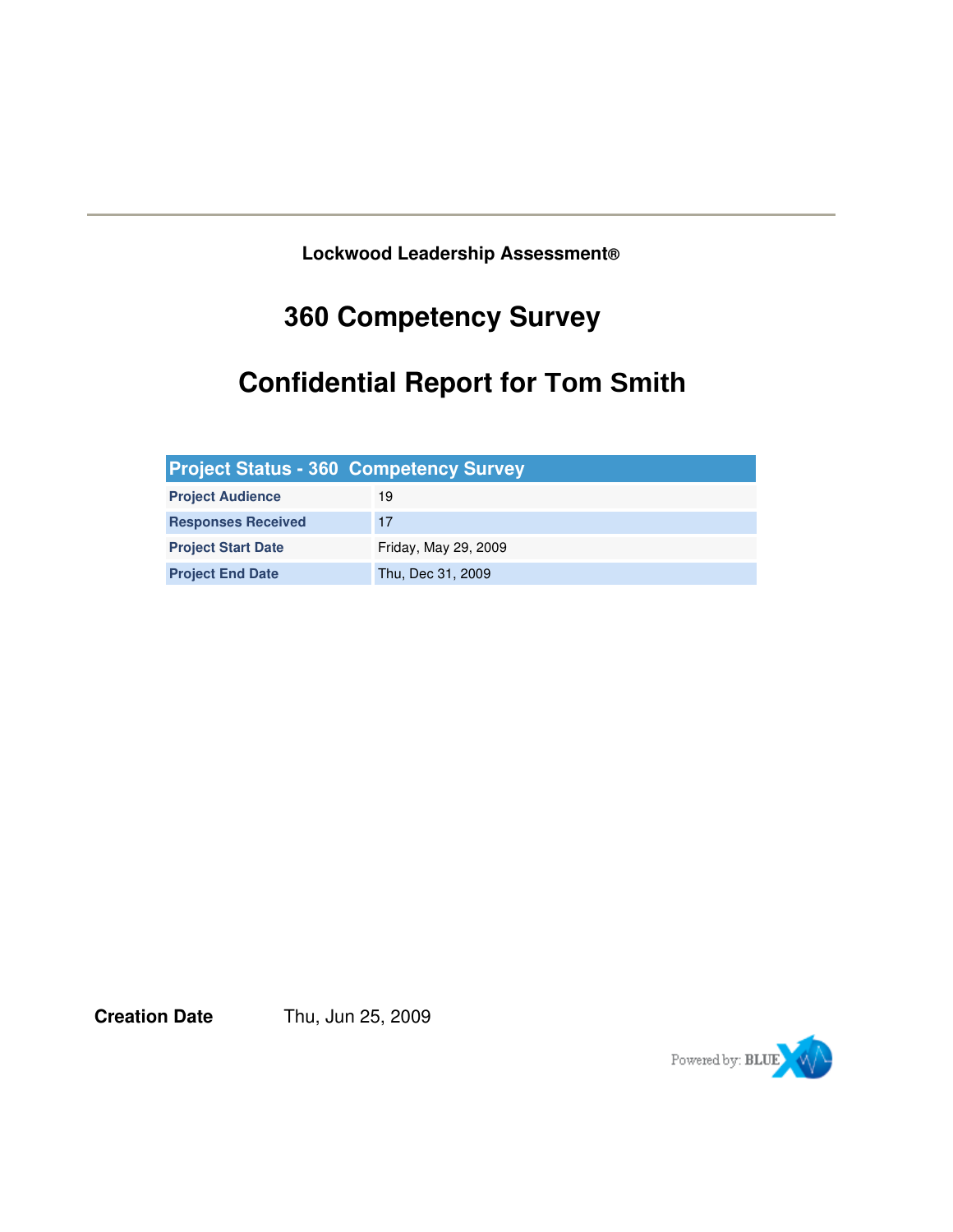## **Important Information**

Feedback is one of those things we love and hate at the same time. When it is positive, we love it. When it is negative, we may tend to resist it.

In this report, you will get a chance to see the distribution and variance of your competencies as seen by others. Some common reactions might be:

• affirmed by what you view as personal strengths and are seen and appreciated by others.

• surprised at a strength or weakness surfacing in your "blind spot."

 disappointed that your self perception may be higher in some areas than viewed by others.

encouraged by the insights of others to help you learn and grow.

Your feedback providers have taken the time to tell you their observations. See what you can glean and learn from your report.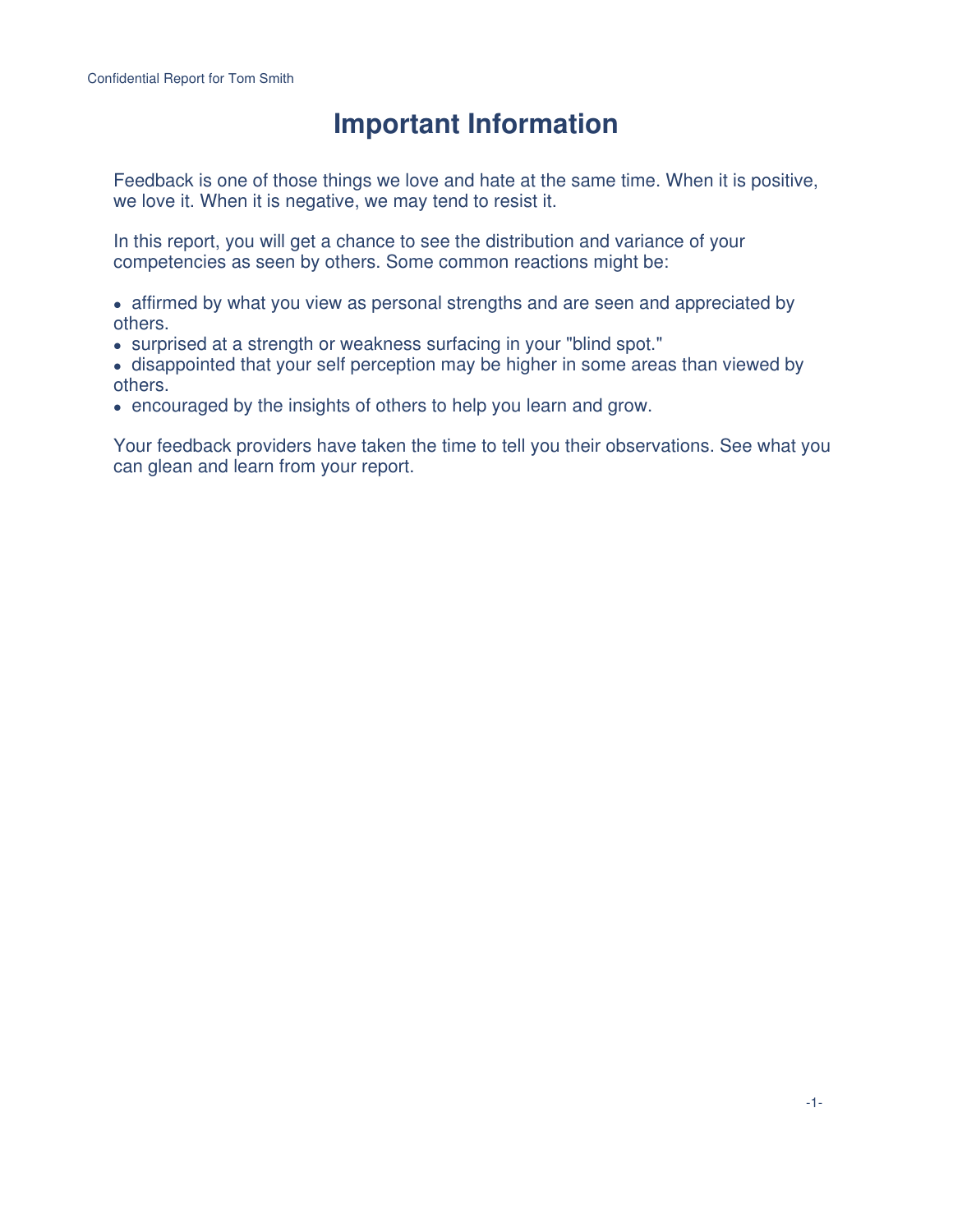## **ABOUT YOUR ASSESSMENT**

### **What was measured: Primary scale: Performance Satisfaction**

| What the Scale Means | Performance Satisfaction |
|----------------------|--------------------------|
| $1 - 2$              | Not Satisfied            |
| $3 - 4$              | Minimally Satisfied      |
| $5 - 6$              | Moderately Satisfied     |
| $7 - 8$              | Very Satisfied           |
| $9 - 10$             | <b>Totally Satisfied</b> |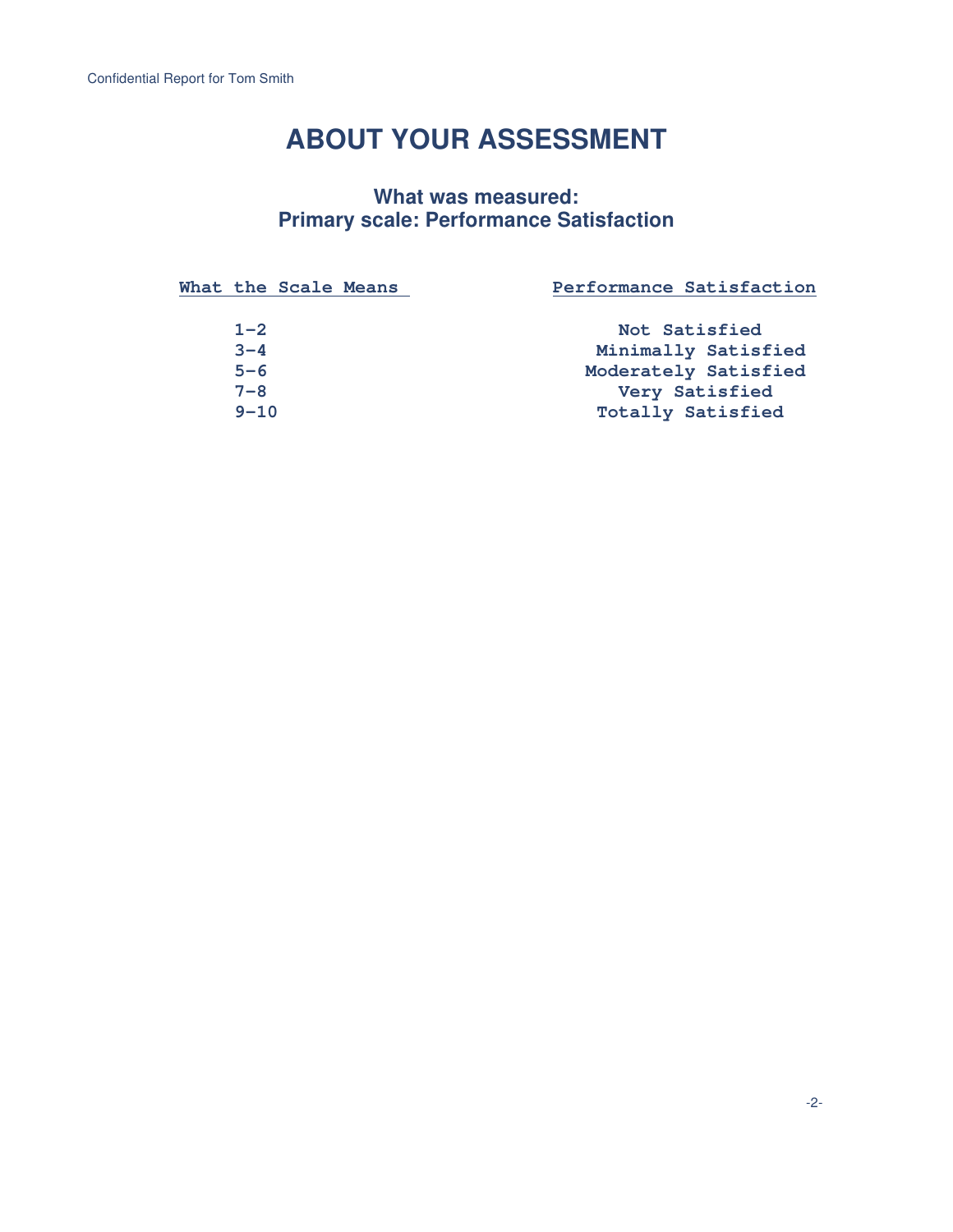#### Confidential Report for Tom Smith



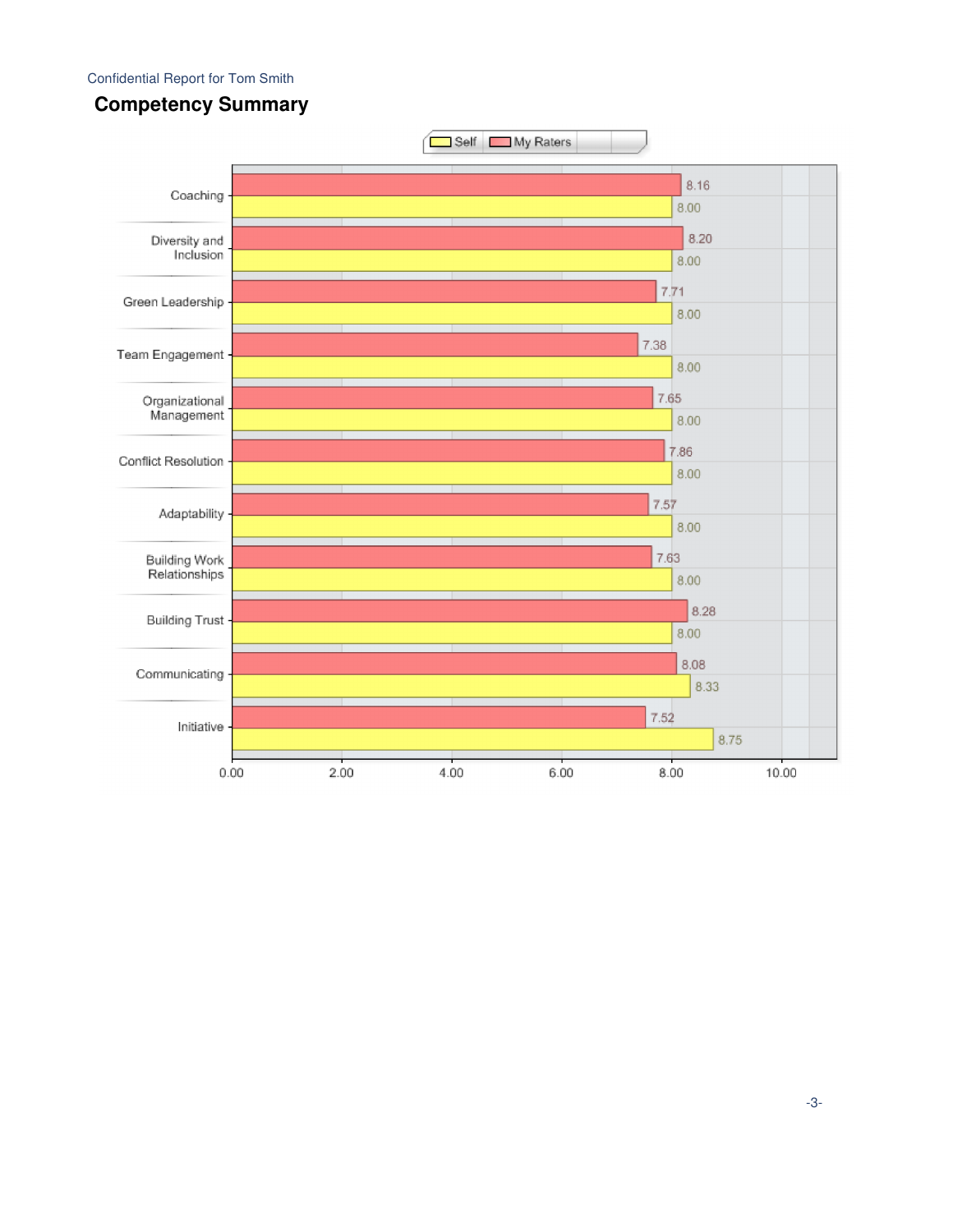#### Confidential Report for





| <b>My Average vs Group Average</b> |                                    |         |  |  |
|------------------------------------|------------------------------------|---------|--|--|
|                                    | <b>Rank Competency</b>             | Gap     |  |  |
| $\mathbf{1}$                       | <b>Building Work Relationships</b> | $-0.64$ |  |  |
| 2                                  | Adaptability                       | $-0.57$ |  |  |
| 3                                  | <b>Building Trust</b>              | $-0.54$ |  |  |
| $\overline{4}$                     | Diversity and Inclusion            | $-0.49$ |  |  |
| $5\overline{)}$                    | <b>Team Engagement</b>             | $-0.38$ |  |  |
| 6                                  | Initiative                         | $-0.37$ |  |  |
| $\overline{7}$                     | <b>Green Leadership</b>            | $-0.33$ |  |  |
| 8                                  | <b>Conflict Resolution</b>         | $-0.24$ |  |  |
| 9                                  | <b>Organizational Management</b>   | $-0.19$ |  |  |
| 10                                 | Communicating                      | $-0.04$ |  |  |
| 11                                 | Coaching                           | 0.04    |  |  |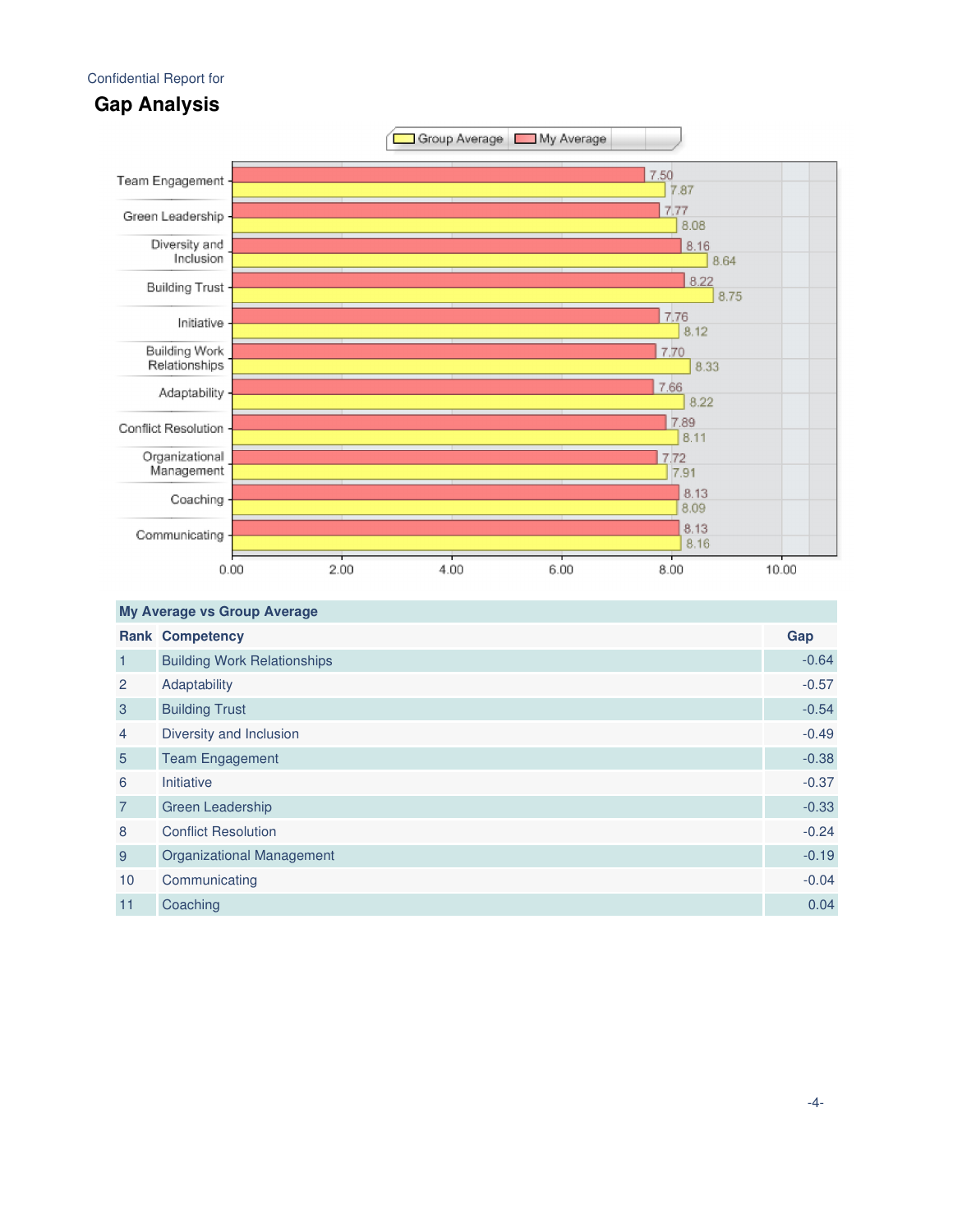### **Item Ratings by Relationship**

## **Communicating**

| <b>Overall</b>                                                          | Self 8.33<br>Manager 7.67<br>Peers 7.48<br>Direct Reports 9.50<br>Other 7.67<br>My Raters' Average 8.08                                                                                                          |
|-------------------------------------------------------------------------|------------------------------------------------------------------------------------------------------------------------------------------------------------------------------------------------------------------|
| 1. Listens to others in a way that shows<br>he/she has understood.      | Self 8.00<br>Manager 8.00<br>Peers 7.29<br>Direct Reports 9.50<br>Other 7.00<br>My Raters' Average 7.95<br>rà ra <sup>3</sup> a ra <sup>8</sup> a <sup>8</sup> a 1a <sup>8</sup> a <sup>9</sup> a <sup>0</sup> a |
| 2. Initiates two-way communication with<br>others.                      | Self 9.00<br>Manager 8.00<br>Peers 7.86<br>Direct Reports 9.50<br>Other 7.75<br>My Raters' Average 8.28                                                                                                          |
| 3. Acts in ways that make it easy for others<br>to approach him or her. | Self 8.00<br>Manager 7.00<br>Peers 7.29<br>Direct Reports 9.50<br>Other 8.25<br>My Raters' Average 8.01<br>10 10 30 10 30 90 10 90 90 90                                                                         |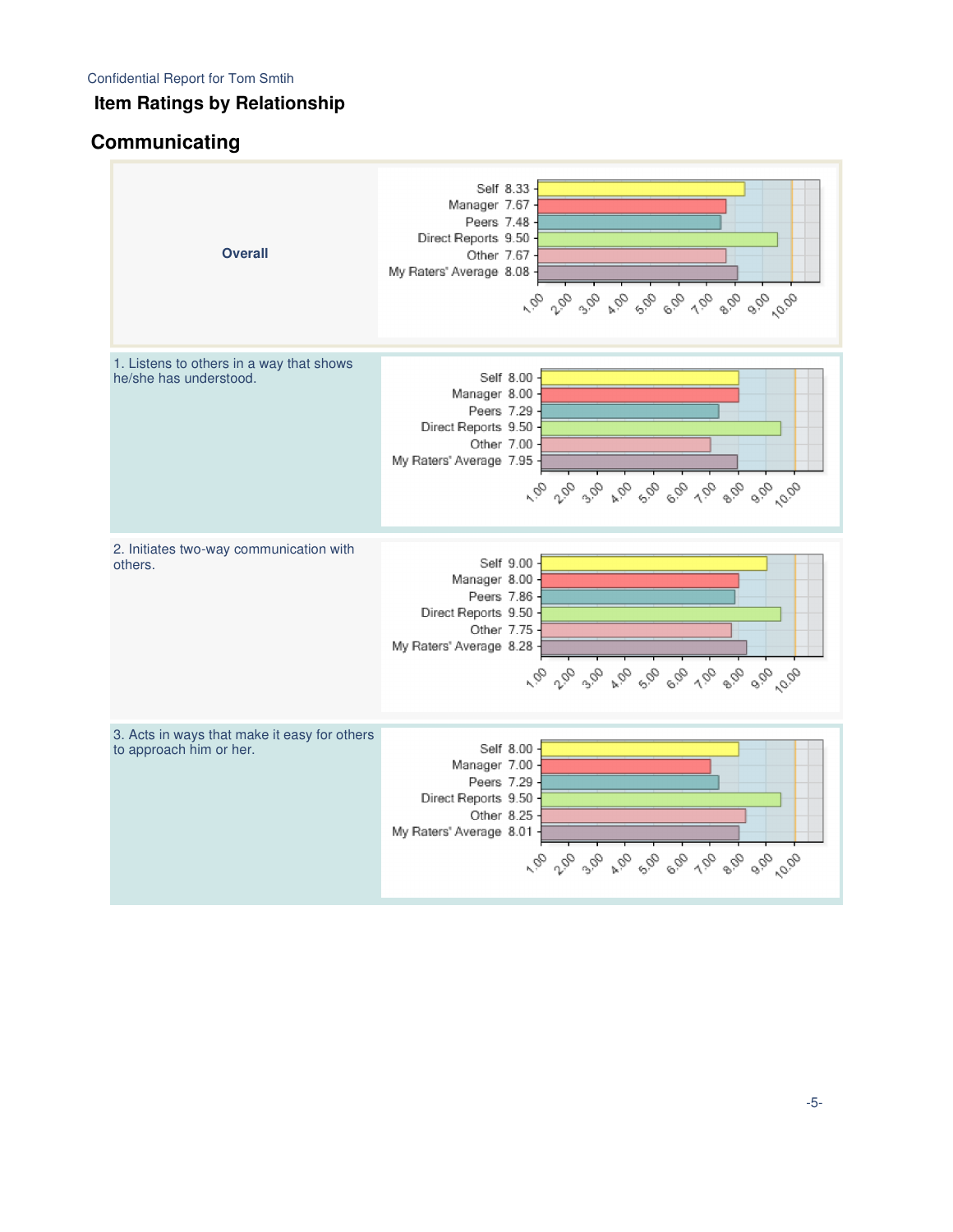#### **Communicating**

#### **Rating Breakdown**

1. Listens to others in a way that shows he/she has

| understood.                 |                |                   |
|-----------------------------|----------------|-------------------|
| <b>Score</b>                | <b>Count</b>   | <b>Percentage</b> |
| 1 Not Satisfied             | 0              | 0.00%             |
| 2                           | 0              | 0.00%             |
| 3 Minimally Satisfied       | 0              | $0.00\%$          |
| $\overline{4}$              | 0              | 0.00%             |
| 5 Moderately Satisfied      | 3              | 17.65%            |
| 6                           | 1              | 5.88%             |
|                             | $\Omega$       | 0.00%             |
| 8 Very Satisfied            | 7              | 41.18%            |
| 9                           | 4              | 23.53%            |
| <b>10 Totally Satisfied</b> | $\overline{2}$ | 11.76%            |
|                             |                |                   |

| <b>Count</b>   | <b>Percentage</b> |
|----------------|-------------------|
| 0              | 0.00%             |
| 0              | 0.00%             |
| 0              | $0.00\%$          |
| 0              | $0.00\%$          |
| 0              | $0.00\%$          |
|                | 5.88%             |
| $\mathcal{P}$  | 11.76%            |
| 7              | 41.18%            |
| 5              | 29.41%            |
| $\overline{2}$ | 11.76%            |
|                |                   |

2. Initiates two-way communication with others.

3. Acts in ways that make it easy for others to approach him or her.

| <b>Score</b>                | <b>Count</b> | <b>Percentage</b> |
|-----------------------------|--------------|-------------------|
| 1 Not Satisfied             | 0            | $0.00\%$          |
| 2                           | 0            | 0.00%             |
| 3 Minimally Satisfied       | 1            | 5.88%             |
| $\overline{4}$              | 0            | 0.00%             |
| 5 Moderately Satisfied      | 0            | $0.00\%$          |
| 6                           |              | 5.88%             |
|                             |              | 5.88%             |
| 8 Very Satisfied            | 7            | 41.18%            |
| 9                           | 5            | 29.41%            |
| <b>10 Totally Satisfied</b> | 2            | 11.76%            |
|                             |              |                   |

#### **What else would be important for this person to know about how they communicate?**

- 1. Tom initiates two-way communication but often appears to do more of the talking.
- 2. Tom has no problem in initiating communications with other people to get what he needs.
- 3. Always promotes communication
- 4. Tom is open person and is easy to approach for any topic.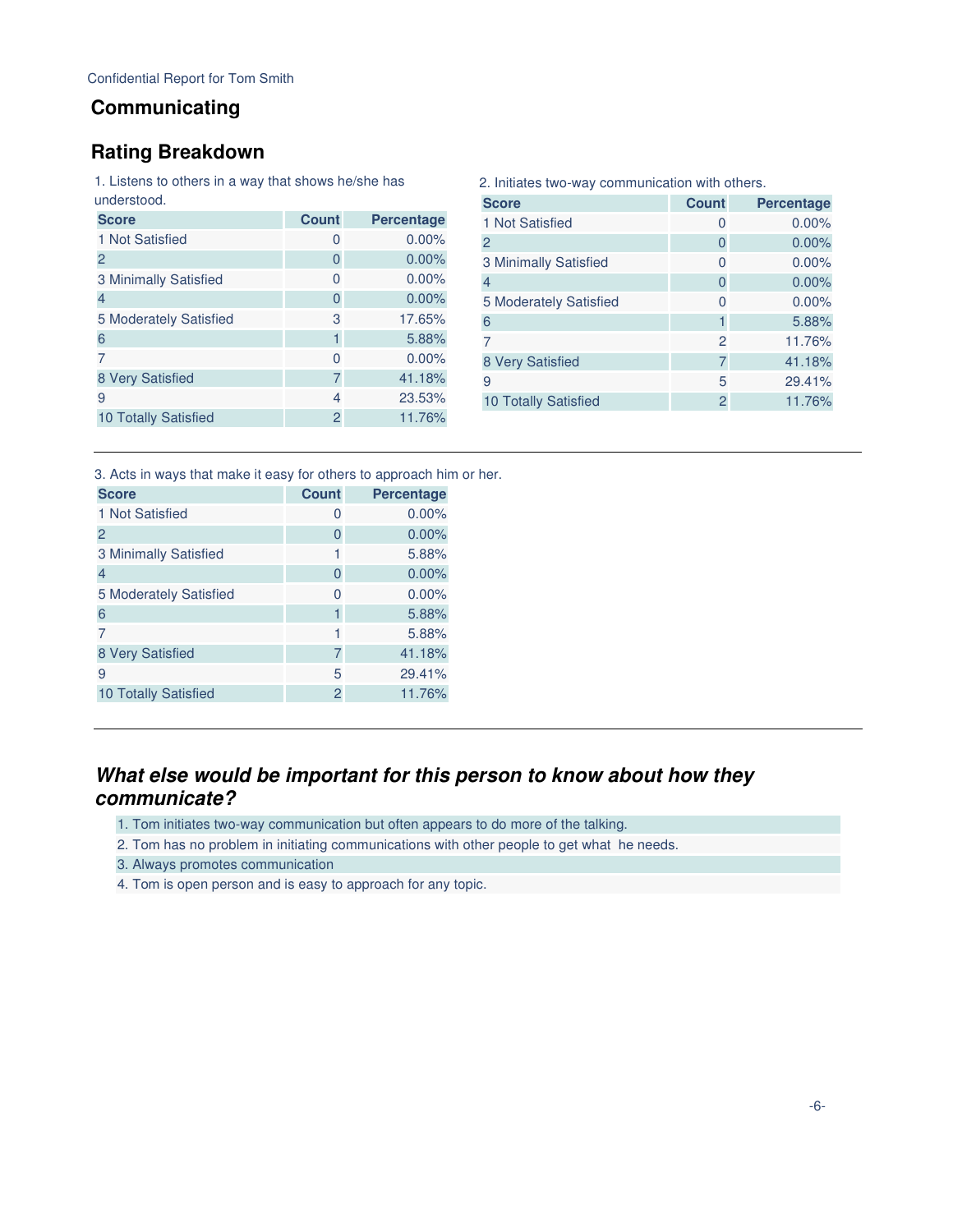#### Confidential Report for Tom Smith

### **Highest Rated Items**

| <b>Top Questions</b> |                                                                         |      |  |
|----------------------|-------------------------------------------------------------------------|------|--|
|                      | Shows respect and sensitivity to cultural differences in the workplace. | 8.62 |  |
| $\overline{2}$       | Initiates two-way communication with others.                            | 8.42 |  |
| 3                    | Manages own stress level; doesn't allow own stress to leak onto others. | 8.40 |  |
| $\overline{4}$       | Encourages others to participate in training and development.           | 8.37 |  |
| 5                    | Manages his or her own career path.                                     | 8.37 |  |
| 6                    | Treats others with respect.                                             | 8.34 |  |
| $\overline{7}$       | Promotes a harassment-free workplace; walks the talk.                   | 8.34 |  |
| 8                    | Gives opinions in a tactful way.                                        | 8.22 |  |
| 9                    | Keeps confidences of others and the business as appropriate.            | 8.20 |  |
| 10                   | Acts with unyielding integrity in business transactions.                | 8.20 |  |

## **Highest Rated Competencies**

| <b>Highest Rated Competencies</b> |                       |                                                                           |      |
|-----------------------------------|-----------------------|---------------------------------------------------------------------------|------|
|                                   | <b>Building Trust</b> |                                                                           |      |
|                                   | $\mathbf{1}$          | Keeps confidences of others and the business as appropriate.              | 8.20 |
|                                   | 2                     | Acts with unyielding integrity in business transactions.                  | 8.20 |
|                                   | 3                     | Builds trust with peers by being open and honest.                         | 8.19 |
| $\mathbf{2}$                      |                       | <b>Diversity and Inclusion</b>                                            | 8.16 |
|                                   | 1                     | Shows respect and sensitivity to cultural differences in the workplace.   | 8.62 |
|                                   | $\overline{2}$        | Promotes a harassment-free workplace; walks the talk.                     | 8.34 |
|                                   | 3                     | Utilizes the talents of others; seeks balanced contributions to the team. | 7.88 |
| 3                                 |                       | <b>Communicating</b>                                                      | 8.13 |
|                                   | 1                     | Initiates two-way communication with others.                              | 8.42 |
|                                   | 2                     | Acts in ways that make it easy for others to approach him or her.         | 8.01 |
|                                   | 3                     | Listens to others in a way that shows he/she has understood.              | 7.96 |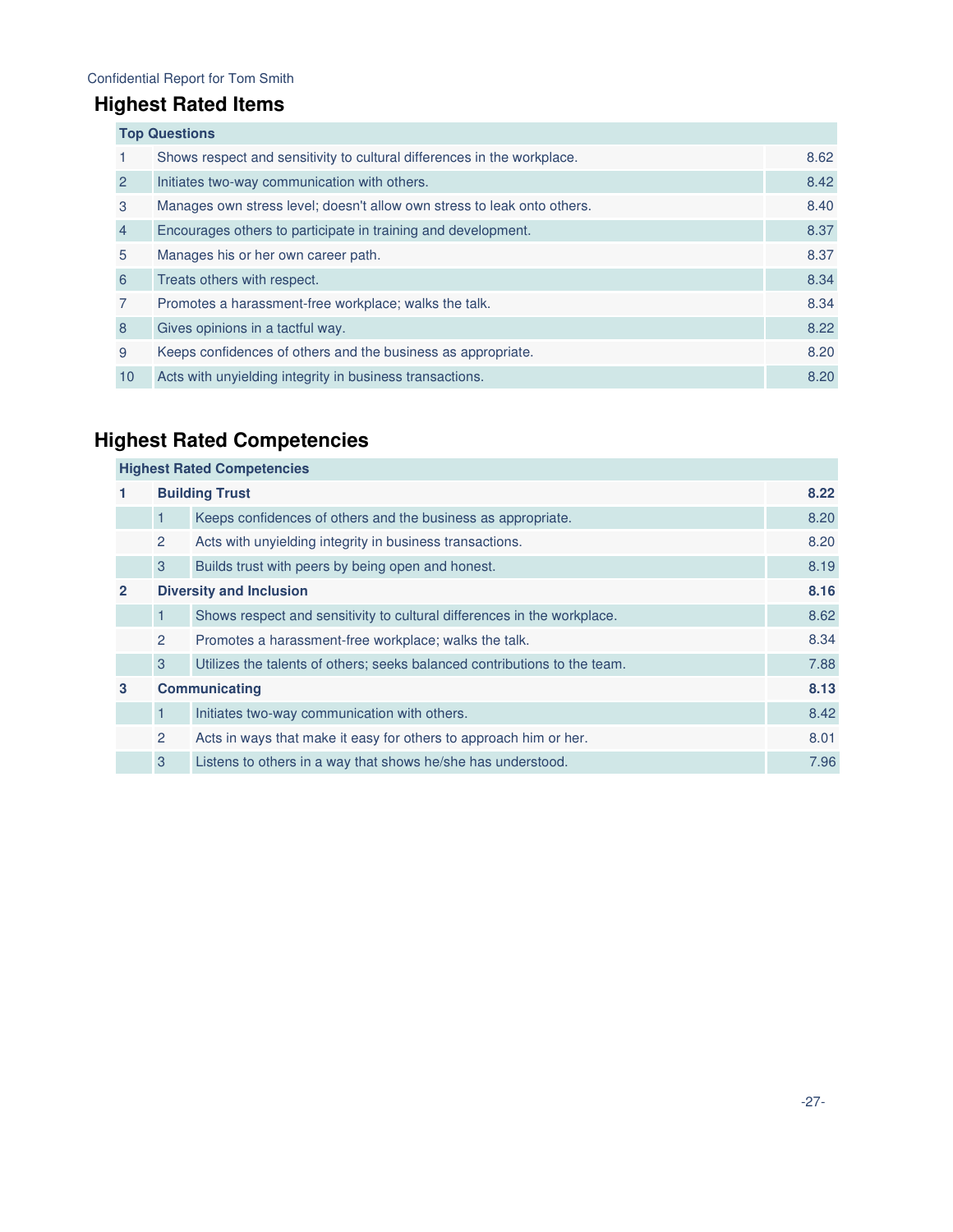### **Lowest Rated Items**

|                | <b>Lowest Questions</b>                                                                |      |  |  |  |
|----------------|----------------------------------------------------------------------------------------|------|--|--|--|
|                | Informs others about programs and initiatives on a regular, predictable basis.         | 7.19 |  |  |  |
| $\overline{2}$ | Earns the respect of others.                                                           | 7.34 |  |  |  |
| 3              | Follows through on commitments.                                                        | 7.40 |  |  |  |
| $\overline{4}$ | Shows energy and desire to meet the needs of others.                                   | 7.43 |  |  |  |
| 5              | Provides clear directions about projects and work assignments.                         | 7.46 |  |  |  |
| 6              | Holds others accountable for their performance; doesn't let poor performance continue. | 7.47 |  |  |  |
| $\overline{7}$ | Adapts to the needs of others in communication and style.                              | 7.54 |  |  |  |
| 8              | Provides on-going feedback about performance.                                          | 7.56 |  |  |  |
| 9              | Motivates others to perform at their best.                                             | 7.58 |  |  |  |
| 10             | Includes others in planning and goal setting.                                          | 7.59 |  |  |  |

## **Lowest Rated Competencies**

| <b>Lowest Rated Competencies</b> |                        |                                                                                           |      |
|----------------------------------|------------------------|-------------------------------------------------------------------------------------------|------|
| 1.                               | <b>Team Engagement</b> |                                                                                           |      |
|                                  | 1.                     | Informs others about programs and initiatives on a regular, predictable basis.            | 7.19 |
|                                  | $\mathbf{2}^{\circ}$   | Includes others in planning and goal setting.                                             | 7.59 |
|                                  | 3                      | Seeks to get buy-in and support from the appropriate individuals.                         | 7.70 |
| $\overline{2}$                   |                        | <b>Adaptability</b>                                                                       | 7.66 |
|                                  | 1                      | Shows energy and desire to meet the needs of others.                                      | 7.43 |
|                                  | $\overline{2}$         | Adapts to the needs of others in communication and style.                                 | 7.54 |
|                                  | 3                      | Displays a positive, optimistic attitude toward challenges and problems.                  | 8.00 |
| 3                                |                        | <b>Building Work Relationships</b>                                                        | 7.70 |
|                                  | 1                      | Earns the respect of others.                                                              | 7.34 |
|                                  | $\overline{2}$         | Follows through on commitments.                                                           | 7.40 |
|                                  | 3                      | Seeks out others; works to build rapport and effective working relationships with others. | 7.68 |